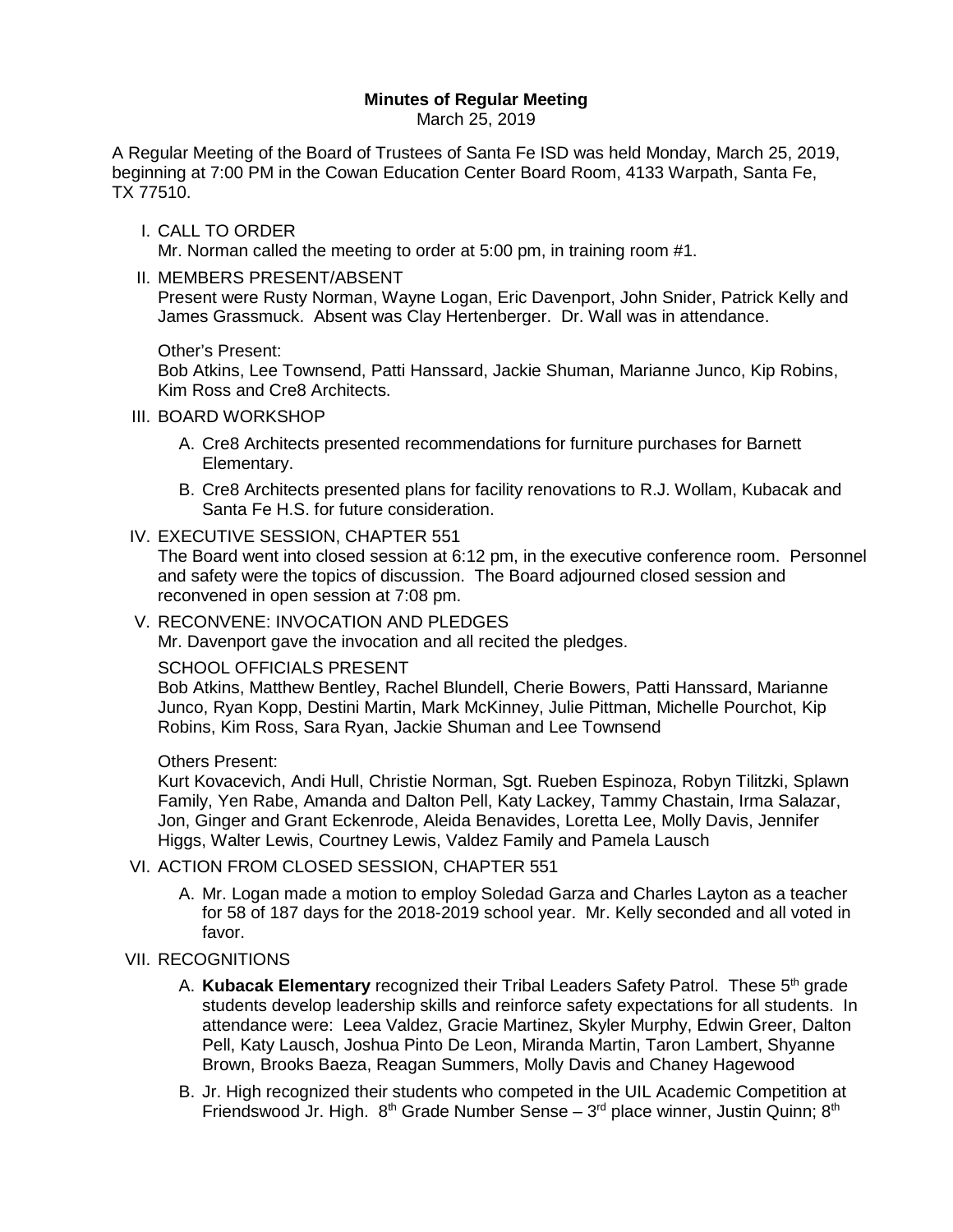Grade Reading and Writing –  $1^{st}$  place winner, Avalon Cowart;  $8^{th}$  Grade Science –  $1^{st}$ place winner Rowan Russell; Dictionary Skills - 3<sup>rd</sup> place winner, Safire Valdez.

- C. **Santa Fe Triumphant at the National History Day Regional Competition.** Santa Fe took 21 projects to the competition and 10 placed and received medals. Five projects from the Jr. High and 1 project from the H.S. will be advancing to State competition in Austin on April 27th. In attendance were: Asa Brieden, Grant Eckenrode, Grayson Martin, Shelby Grassmuck, Taylor Higgs, Kyleigh Payne, Regan Payne, Jax Garrett, Nathan Wilks, Hannah Doerre, Justin Beard, Colton Payne, Chloe Splawn and Erica Werner. Sponsor is Mrs. Elizabeth Edge.
- D. **H.S.** is recognizing members of the Girls Basketball team for All District awards: 2<sup>nd</sup> Team – Brenlee Butler; Honorable Mention – Kylie Belcher and Shelby Walker; 1<sup>st</sup> Team Caitlyn Garza and Katy Lackey. Their coach is Carl Matejka and assistant coaches are Christina White and Jared Faust.
- E. **Employees of the Month for March:** Kari Keown, RJW; Deidre Wagner, Kubacak; Betty Norvell, Jr. High; Kody Allred, H.S.; Jennifer Gordon, Transportation; Irma Salazar, Maintenance; Aleida Benavides, Custodial; Tanesha Munos, Child Nutrition; Patti Hanssard, Admin.; Bruce Whitten, Police Dept.

#### VIII. INFORMATION ITEMS

- A. The Board reviewed monthly reports on personnel, child nutrition, tax collection, technology, transportation, finance, police department, grants, bond, and campuses. Mr. Atkins updated the Board on the progress of the new elementary school and other projects within the District.
- B. Cherie Bowers presented the annual YUM! Nutrition Services update.

#### IX. CONSENT AGENDA

Mr. Logan made a motion to approve the following consent agenda items as presented. Mr. Kelly seconded and all voted in favor.

- A. Minutes of February 13, 2019, February 25, 2019 and March 5, 2019
- B. Approve Accounts Payable \$2,054,180.35
- C. Budget Amendment #8
- D. IMA and TEKS Certification for 2019-2020

#### X. REGULAR AGENDA

- A. Mr. Snider made a motion to proclaim April 25, 2019 as Administrative Professionals' Day in Santa Fe ISD. Mr. Kelly seconded and all voted in favor.
- B. Mr. Logan made a motion to proclaim April 7-13, 2019 as National Library Week in Santa Fe ISD. Mr. Snider seconded and all voted in favor.
- C. Mr. Snider made a motion to proclaim April 7-13, 2019 as National Public School Volunteer Week in Santa Fe ISD. Mr. Kelly seconded and all voted in favor.
- D. Mr. Snider made a motion to approve the acceptance of the donation that is greater than \$5,000.00 received with the total donation greater than \$5,000.00 being \$6,000.00. Mr. Grassmuck seconded and all voted in favor.
- E. Mr. Kelly made a motion to approve the Interlocal Agreement between the District and Central Texas Purchasing Alliance at an annual cost of \$100.00 to the District. Mr. Snider seconded and all voted in favor.
- F. Mr. Kelly made a motion to approve the Interlocal Agreement between the District and National Cooperative Purchasing Alliance at no cost to the District. Mr. Grassmuck seconded and all voted in favor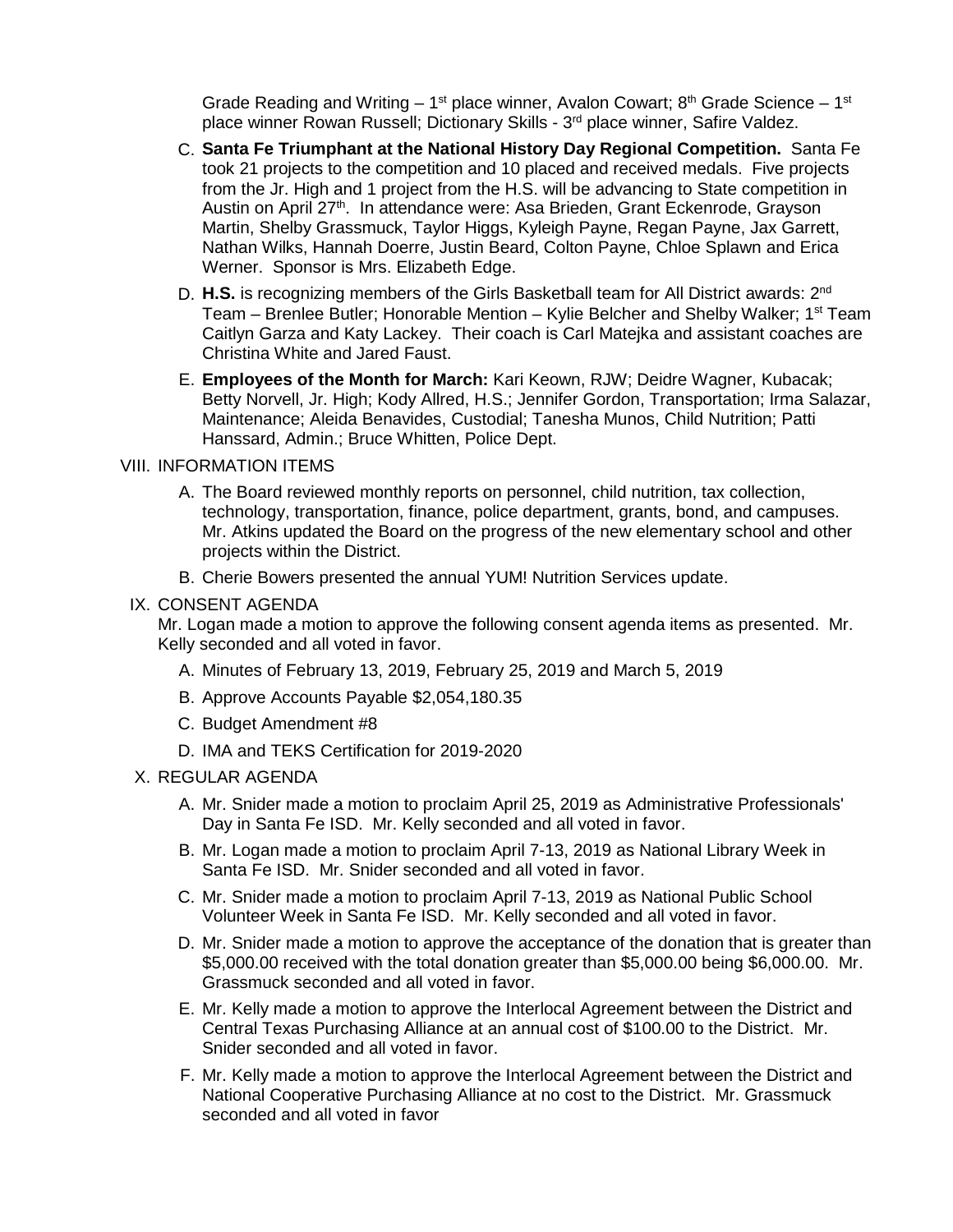- G. Mr. Grassmuck made a motion to approve the purchase of furniture for Barnett Elementary from vendors listed above at a cost not to exceed \$1,200,000.00. Mr. Logan seconded and all voted in favor.
- H. Mr. Grassmuck made a motion to approve the terms of the audit engagement with Start, Garcia & Stanley, LLC to perform the 2018-2019 fiscal year end audit, not to exceed \$49,000.00. Mr. Snider seconded and all voted in favor.
- I. Mr. Snider made a motion to approve the School Bus Safety Camera Enforcement Program professional services agreement with Verra Mobility and the City of Santa Fe Texas. Mr. Grassmuck seconded and all voted in favor.
- J. Mr. Snider made a motion to approve Layer 3 to purchase the phone equipment for William Barnett Elementary School, at a cost not to exceed \$50,417.19, allocated in 618 bond proceeds. Mr. Kelly seconded and all voted in favor.

## XI. PUBLIC FORUM

Ms. Gretchen Brown spoke regarding her opposition to the Marshall or Guardian Programs. She is confident that the SFISD Police can provide sufficient security for the District. Ms. Yen Rabae provided the Board with information on teen sleep deprivation due to early start times at Jr. High and H.S. campuses. She stated that later start times would be better for students' mental and physical health, academics and safety.

### XII. BOARD COMMUNICATION

Ms. Hanssard

• Provided a list of upcoming events to the Board. Reminded everyone that the next Tribe U meeting is on March  $27<sup>th</sup>$  with Title I as the topic. Sara Ryan will be presenting and helping parents with accessing STAAR scores

Mrs. Townsend

- Wished all the students good luck in upcoming events. Wished everyone a great week.
- Mr. Snider
	- Thanked everyone for attending the meeting.

Mr. Kelly

- Appreciates the support of administrators. Continue to read to your kids.
- Dr. Shuman
	- Thanked the librarians and Mrs. Jones for all they do for the District.
- Mr. Logan

• Thanked the librarians and those who spoke during the public forum.

Mr. Grassmuck

- Congratulated Ms. Hanssard on employee of the month award. Great job on the CTE video. Thanked Mrs. Edge for her involvement in the National History Day program. The students learn a lot from her. Extended prayers for Parkland on the recent suicides of 2 students. Stressed the need for everyone to talk to your kids.
- Mr. Davenport
	- Stressed the need for families to talk to their kids and to watch for any signs that something may be wrong. Continue to read at home. Thanked Coach Bentley and thanked the community for attending and for those who spoke during the forum.

Dr. Wall

• Stated that this is a busy time of year with a lot of extra-curricular and academic events. State testing will be happening soon. Very impressed with the National History Day competition placements. She and Mr. Norman will be testifying in support of funding equity for schools and safety funding. Thanked Rep. Greg Bonnen and Senator Larry Taylor for their continued support of the District.